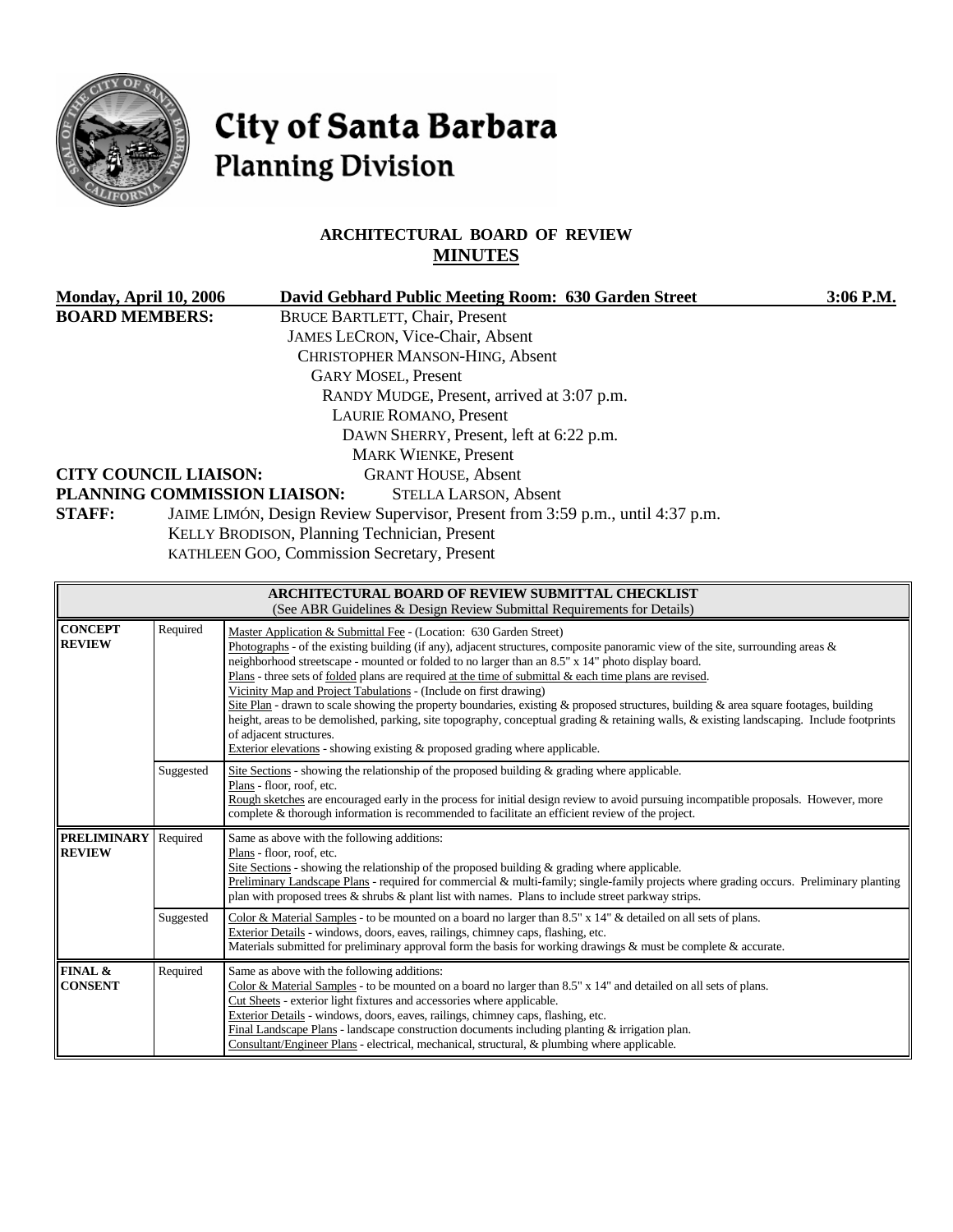#### **PLEASE BE ADVISED**

- The approximate time the project will be reviewed is listed to the left of each item. It is suggested that applicants arrive 15 minutes early. The agenda schedule is subject to change as cancellations occur. Staff will notify applicants of time changes.
- The applicant's presence is required. If an applicant is not present, the item will be postponed indefinitely. If an applicant cancels or postpones an item without providing advance notice, the item will be postponed indefinitely and will not be placed on the following Architectural Board of Review (ABR) agenda. In order to reschedule the item for review, a rescheduling fee will be paid and the applicant must fill out and file a Supplemental Application Form at 630 Garden Street (Community Development Department) in addition to submitting appropriate plans.
- All approvals made by the ABR are based on compliance with Municipal Code Chapter 22.68 and with adopted ABR guidelines. Some agenda items have received a mailed notice and are subject to a public hearing.
- The ABR may grant an approval for any project scheduled on the agenda if sufficient information has been provided and no other discretionary review is required. Substitution of plans is not allowed, if revised plans differing from the submittal sets are brought to the meeting, motions for preliminary or final approval will be contingent upon staff review for code compliance.
- The Board may refer items to the Consent Calendar for Preliminary and Final Architectural Board of Review approval.
- Preliminary and Final Architectural Board of Review approval is valid for one year from the date of the approval unless a time extension or Building Permit has been granted.
- **Items before the Board may be appealed to the City Council. For further information on appeals, contact the Planning Division Staff or the City Clerk's office. Said appeal must be in writing and must be filed with the City Clerk at City Hall within ten (10) calendar days of the meeting at which the Board took action or rendered its decision. The scope of this project may be modified under further review.**
- **AMERICANS WITH DISABILITIES ACT:** In compliance with the Americans with Disabilities Act, if you need special assistance to participate in this meeting, please contact the Planning Division at (805) 564-5470. Notification at least 48 hours prior to the meeting will enable the City to make reasonable arrangements.
- **AGENDAS, MINUTES and REPORTS**: Copies of all documents relating to agenda items are available for review at 630 Garden St. and agendas and minutes are posted online at [www.SantaBarbaraCa.gov](http://www.santabarbaraca.gov/) If you have any questions or wish to review the plans, please contact Kelly Brodison, at (805) 564-5470 between the hours of 8:30 a.m. to noon and 1:00 p.m. to 4:00 p.m., Monday through Friday.

# **LICENSING ADVISORY:**

The Business and Professions Code of the State of California and the Municipal Code of the City of Santa Barbara restrict preparation of plans for certain project types to licensed professionals. Applicants are encouraged to consult with Building and Safety Staff or Planning Staff to verify requirements for their specific projects.

Unlicensed persons are limited to the preparation of plans for:

- $\triangleright$  Single or multiple family dwellings not to exceed four (4) units per lot, of wood frame construction, and not more than two stories and basement in height;
- Non-structural changes to storefronts; and,
- ¾ Landscaping for single-family dwellings, or projects consisting solely of landscaping of not more than 5,000 square feet.

#### **NOTICE:**

- 1. That on April 6, 2006 at 4:00 p.m., this Agenda was duly posted on the indoor and outdoor bulletin boards at the Community Development Department, 630 Garden Street, and online at www.SantaBarbaraCa.gov.
- 2. This regular meeting of the Architectural Board of Review will be broadcast live and rebroadcast in its entirety on Wednesday at 8:00 a.m. on Channel 18.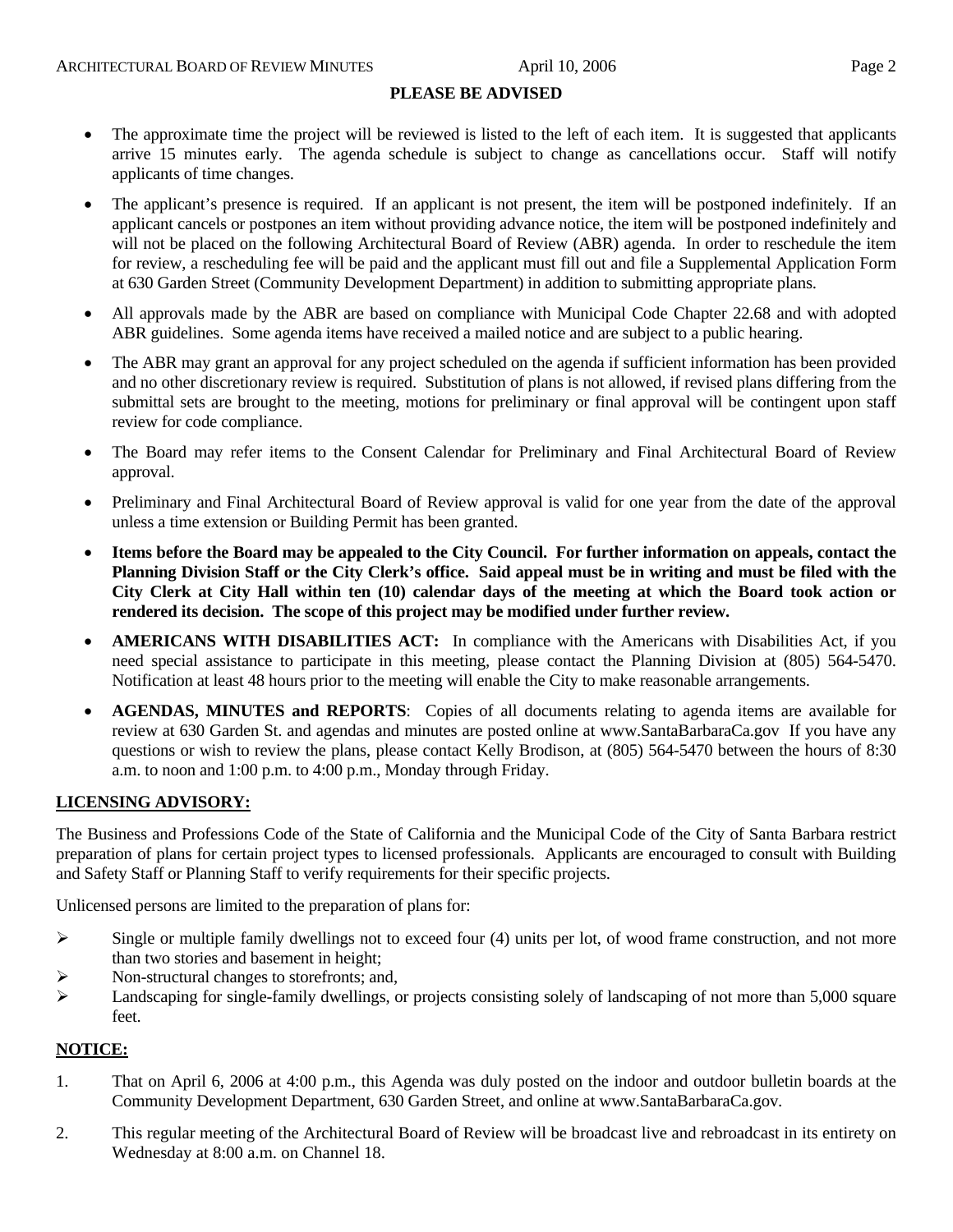# **GENERAL BUSINESS:**

A. Public Comment:

Any member of the public may address the Architectural Board of Review for up to two minutes on any subject within their jurisdiction that is not scheduled for a public discussion before the Board on that day. The total time for this item is ten minutes. (Public comment for items scheduled on today's agenda will be taken at the time the item is heard.)

No public comment.

B. Approval of the minutes of the Architectural Board of Review meeting of April 3, 2006.

Motion: Approval of the minutes of the Architectural Board of Review meeting of April 3, 2006, with corrections. Action: Wienke/Sherry, 5/0/1 (Romano abstained, and Mudge abstained from Item #4, 924

C. Consent Calendar.

Motion: Ratify the Consent Calendar. The Consent Calendar was reviewed by Board member Weinke. Action: Sherry/Wienke, 6/0/0.

- D. Announcements, requests by applicants for continuances and withdrawals, future agenda items, and appeals.
	- 1. Ms. Brodison announced the following changes to the agenda:
		- a) Board members Manson-Hing and LeCron will be absent from tonight's meeting.
	- 2. The Board made the following announcements:

Jimeno Road).

- a) Board member Sherry will be leaving tonight's meeting early.
- b) Board member Romano will be stepping down from Item #9, 1916 Chino Street.
- E. Subcommittee Reports.

Chair Bartlett reported that he and Board member Mudge will be attending the Highway 101 Improvements *Ad hoc* Subcommittee on Tuesday, April 11, 2006, which is also scheduled for a Joint ABR/HLC meeting on Monday, May 1, 2006.

Chair Bartlett reported that he will be attending the final Neighborhood Preservation Ordinance (NPO) Steering Committee *Ad hoc* Subcommittee scheduled for Wednesday, April 12, 2006.

F. Possible Ordinance Violations.

No reported violations.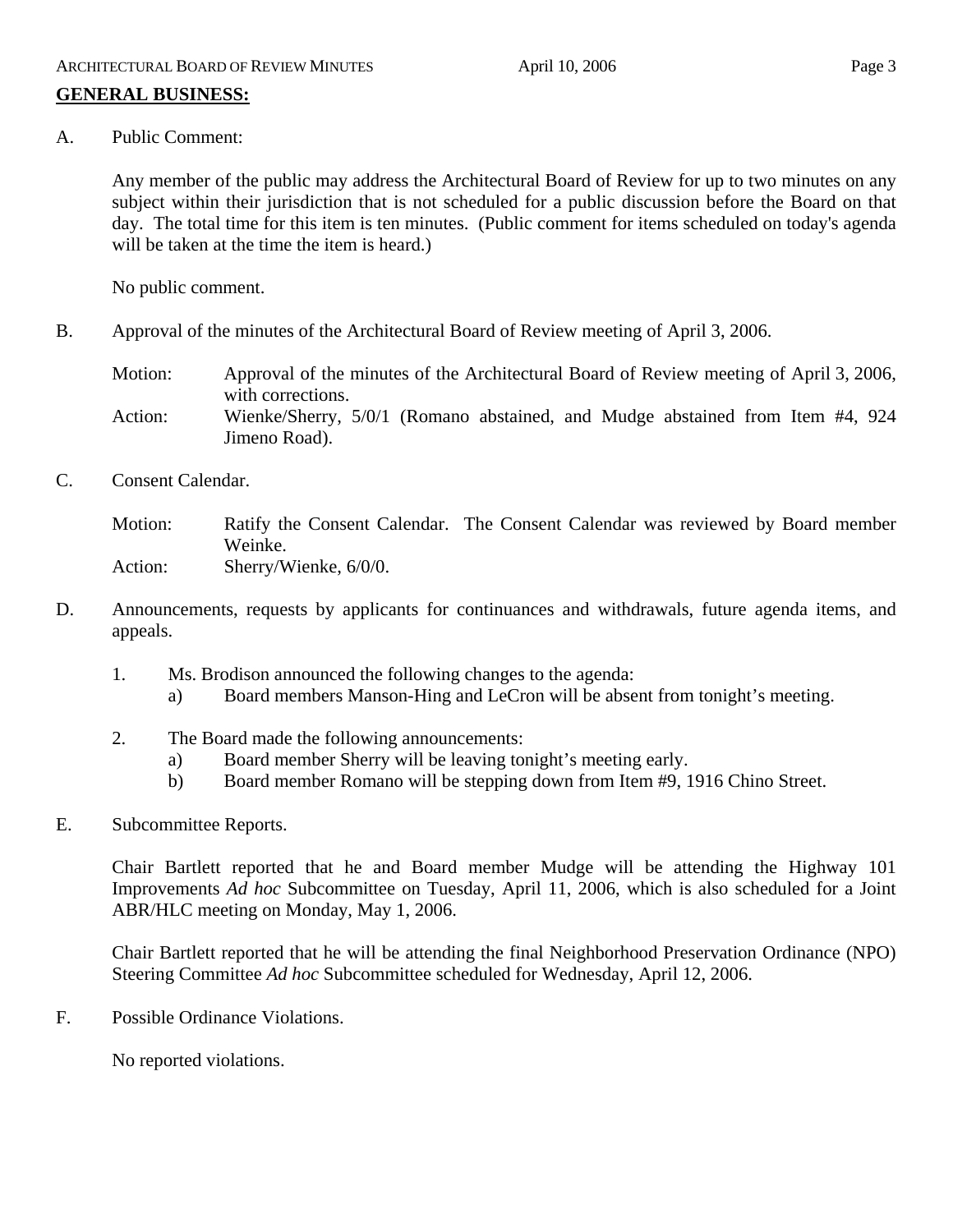#### **CONCEPT REVIEW - CONTINUED ITEM**

#### **1. 716 E MICHELTORENA ST** R-2 Zone

| <b>Assessor's Parcel Number:</b> | $029 - 100 - 004$               |
|----------------------------------|---------------------------------|
| <b>Application Number:</b>       | MST2006-00158                   |
| Owner:                           | John S. and Stephenia K. Newitt |
| Contractor:                      | Modern Roofing                  |

(Proposal to replace existing two-piece barrel tile roof and replace with a Monier, Villa and Sedona Gold tiles for an existing single-family residence on a 5,813 square foot lot in the Hillside Design District.)

# **(PROJECT REQUIRES NEIGHBORHOOD PRESERVATION ORDINANCE FINDINGS.)**

(3:52)

David Ortiz, representative from Home Depot for the applicant, present.

Jaime Limón, Senior Planner, provided additional direction to the Board regarding the pending denial of the project.

Motion: To deny the proposed project without prejudice with the following comment that the Board is willing to work with the applicant and suggests the applicant restudy other acceptable material alternatives regarding S-tile installation as stated in the Architectural Design Guidelines, Section 7-Roofing Materials, Subsections 7.3 - 7.4, and that the roofing material should match for both house and garage. Action: Sherry/Romano, 6/0/0.

# **FINAL REVIEW**

# **2. 559 RICARDO AVE** E-1 Zone

| <b>Assessor's Parcel Number:</b> | 035-122-009                          |
|----------------------------------|--------------------------------------|
| <b>Application Number:</b>       | MST2005-00716                        |
| Owner:                           | Grant Robert Laviale & Monica Karena |
| Designer:                        | <b>Robert Stamps</b>                 |

(Proposal for landscaping and to replace an existing wood retaining wall with an "as-built" allan block retaining wall measuring 100 linear feet height ranging from 3'-6" to 5 feet on a 9,362 square foot lot in the Hillside Design District.)

# **(PROJECT REQUIRES NEIGHBORHOOD PRESERVATION ORDINANCE FINDINGS.)**

(4:06)

Sam Maphis, Landscape Architect, present.

Public comment opened at 4:13 p.m.

Ms. Amanda Torresani, neighbor, expressed concern regarding the project's possible negative impact on her privacy and public view.

Mr. Michael Sandford, representing Mr. Gary Semerdgian (an adjacent neighbor), expressed concern regarding the project's possible negative impact on privacy issues, and made several changes and suggestions to the landscaping plan.

Public comment closed at 4:23 p.m.

Jaime Limón, Senior Planner, representing the City, requested the Board provide guidance regarding the slope condition.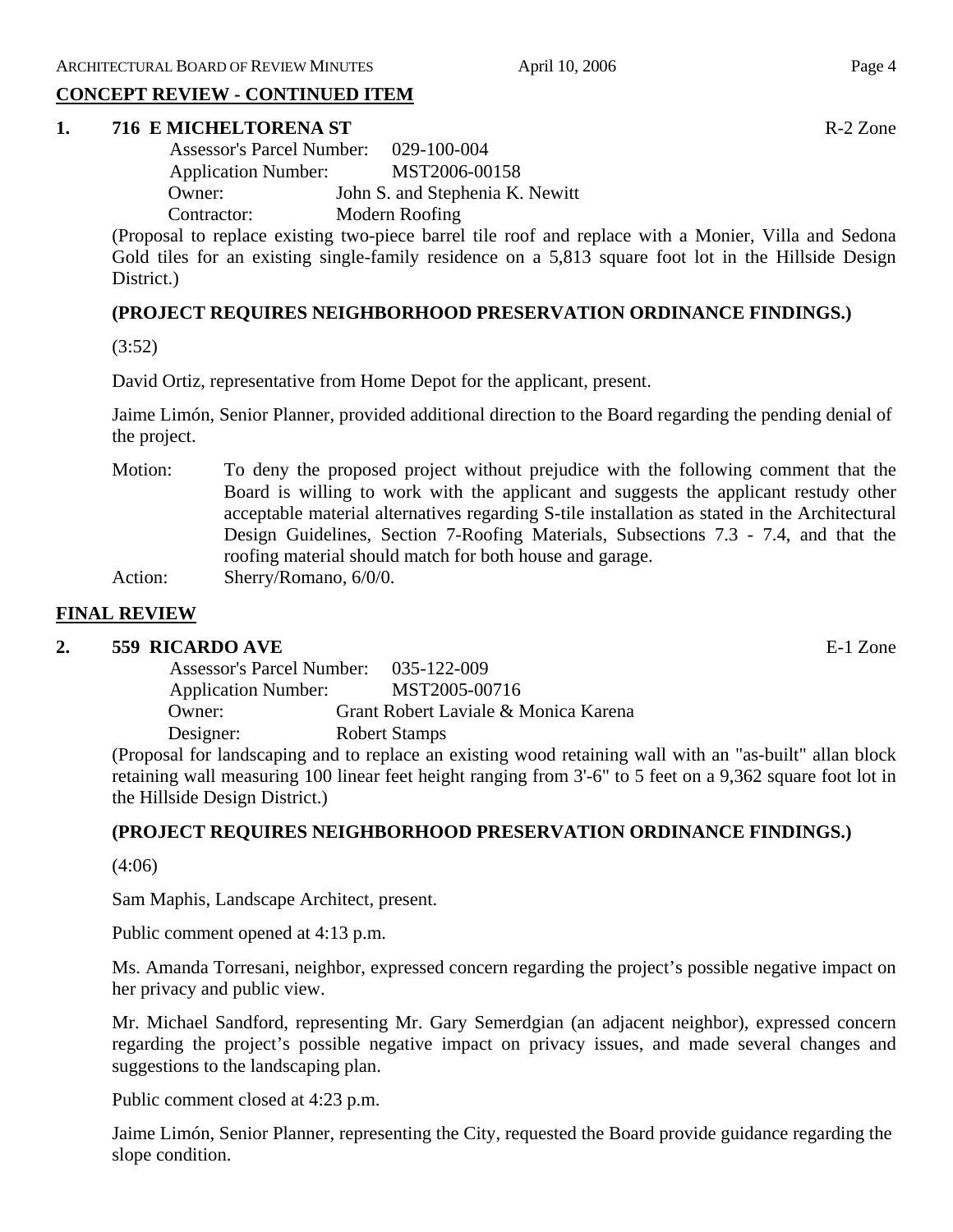#### ARCHITECTURAL BOARD OF REVIEW MINUTES April 10, 2006 April 10, 2006

Motion: Final approval of the project with the condition that the hedge material be planted a minimum distance of 2 feet away from the fence or property line and the finding that the Neighborhood Preservation Ordinance criteria have been met as stated in Subsection 22.68.060 of the City of Santa Barbara Municipal Code. Action: Mudge/Sherry,  $6/0/0$ .

# **CONCEPT REVIEW - NEW ITEM**

#### **3. 1906 CLIFF DR** C-P/R-2 Zone

 Assessor's Parcel Number: 035-141-008 Application Number: MST2006-00146 Owner: Levon Investments, Inc. Architect: Cearnal Andrulaitis

(Proposal to remodel front elevations of the retail business part of the Mesa Shopping Center.)

# **(PROJECT REQUIRES ENVIRONMENTAL ASSESSMENT.)**

(4:34)

Brian Cearnal, Architect, present.

Public comment opened at 4:44 p.m. and, as no one wished to speak, closed at 4:45 p.m.

Public comment opened at 4:46 p.m.

Mr. Ilan Levi, neighbor, suggested the architecture for the project be coordinated with a similar development across from the project on Cliff Drive.

Public comment closed at 4:48 p.m.

Motion: Continued indefinitely to Full Board with the following comments: 1) The proposed enhancements are upgrades to the existing shopping center and deemed valued improvements. 2) The simplification of the design style gives a more cohesive look to the shopping center. 3) The Board looks forward to further evolution of architectural themes depicted. 4) Provide early consideration of signage as it may affect the some architectural forms and proposed locations for future signage. 5) The site work within the parking area is limited so that it does not diminish the parking capacity, but the Board sees opportunity to enhance the entries to the parking areas from the streets; and to also enhance the site walls and landscaping along the street frontage on Cliff Drive, and to some extent, along Meigs Road. 6) The Board understands that some of the existing trees may be replaced with other species and therefore the applicant should restudy the appropriate locations most beneficial to the architecture and entries of the shops. 7) The Board looks forward to the integration of the street furniture, trash containers, vending machines, and other amenities such as shopping cart storage. 8) Given the distance the buildings are setback from the street, the Board finds there is more opportunity for varied heights within the façades and increased variety and/or colors would be a welcome addition to the proposal. 9) The Board understands that the glazed storefronts will remain in its present configuration. 10) Increase landscaping opportunities with possibly vine pockets, entry planters, substitute species for large trees, and other available mechanisms.

Action: Wienke/Romano, 6/0/0.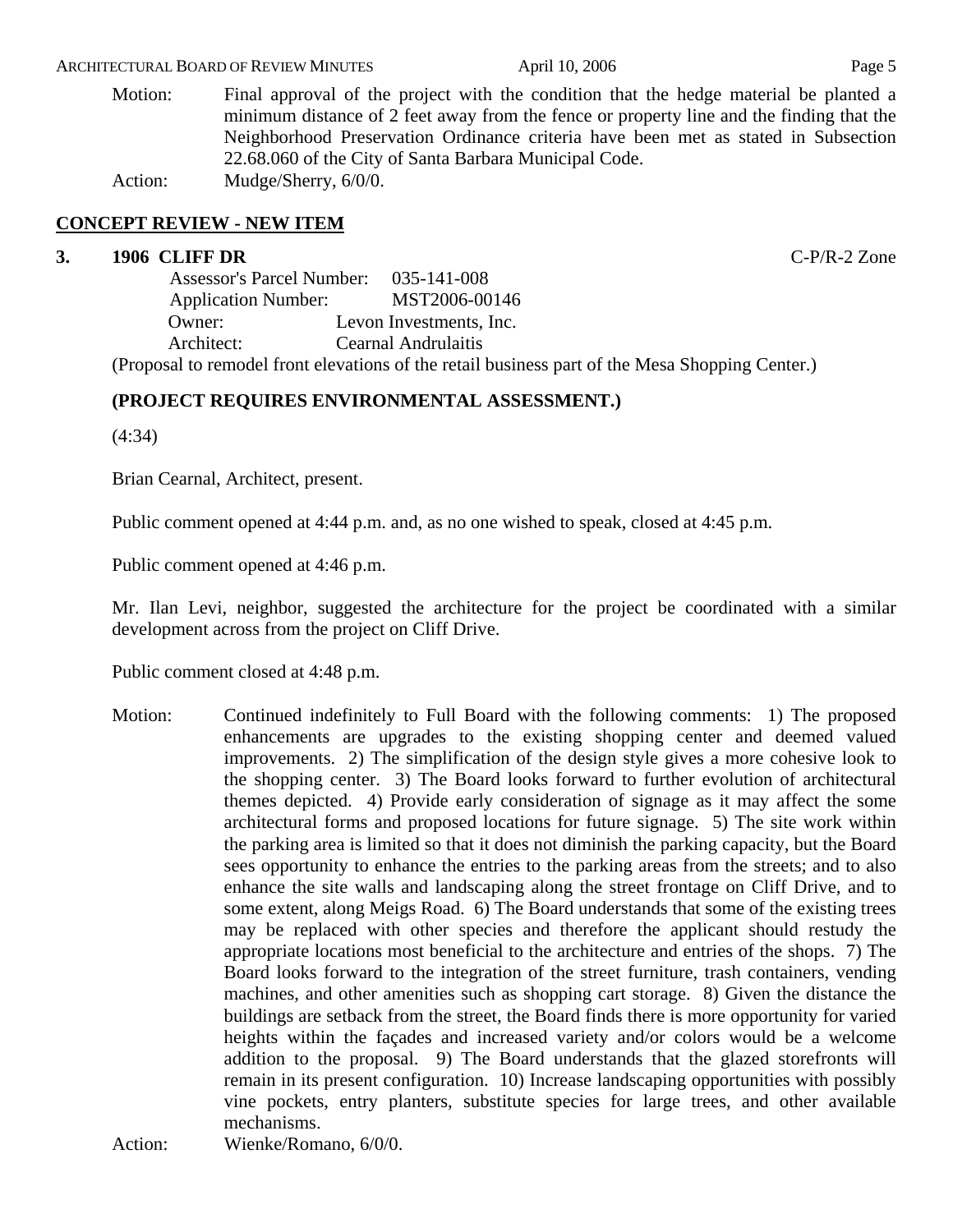# **CONCEPT REVIEW - CONTINUED ITEM**

# **4. 1575 LA VISTA DEL OCEANO DR** E-1 Zone

| Assessor's Parcel Number: 035-170-023       |
|---------------------------------------------|
| MST2003-00652<br><b>Application Number:</b> |
| Gene Schecter                               |
| Penfield & Smith Engineers, Inc.            |
| <b>Bob Goda</b>                             |
| Brian Hofer                                 |
|                                             |

(This is a revised project. Proposal to construct a 2,626 square foot, three-story residence with attached 467 square foot, two-car garage on a 7,282 square foot vacant parcel in the Hillside Design District. There is to be 368 cubic yards of grading. Modifications are requested for encroachment into required front yard setbacks, to allow guest parking in the front yard setback and reduced open yard and to allow overheight retaining walls. The proposal includes the merger of two lots, APN 035-170-023 and APN 035-170-022.)

# **(Second Concept Review.)**

# **(COMMENTS ONLY; PROJECT REQUIRES ENVIRONMENTAL ASSESSMENT AND PLANNING COMMISSION APPROVAL.)**

#### (5:04)

Gene Schecter, Owner; David Geyer, Adjacent Owner, Brian Hofer, Architect, and Marisela G. Salinas, Associate Planner for the City of Santa Barbara, present.

Ms. Salinas responded to some questions from the Board on stability issues regarding the retaining wall.

Motion: Continued indefinitely to the Planning Commission with the following comments: (part of previous comments #5 carried forward\*) 1) The Board appreciates the revision to the split level design concept to nestle the house into the steep hillside site 2) The Board supports the use of the stone base to minimize the apparent height of the architecture, especially on the down slope, and to anchor the architecture into the hillside. 3) The site walls, as expressed on the south down slope, need further study with less regularity in their geometry and should be naturalized and minimized in height to not read as part of the architecture,\* yet maintain their stability as determined by the project engineers 4) The angled motif of the site walls is acceptable, but the Board would like a less linear layout. 5) With regard to the architecture, the massing and stepping of walls with the hillside is acceptable. 6) The Board would like to see relief in south facing parapet at the upper level entry balcony. 7) Restudy the master bedroom deck height and supporting walls that come down to the grade. 8) Further simplify the proposed double cantilever of the greatroom, especially the corner as perceived from below. 9) The north street elevation steps nicely with the hillside, but the Board would like further simplification of the small entry tower. 10) Restudy the materiality of chimney on west elevation to continue in stone or other motif. 11) Enhance detailing with planking or other hardware accessories to upgrade the quality on the garage door.

```
Action: Weinke/Mudge, 6/0/0.
```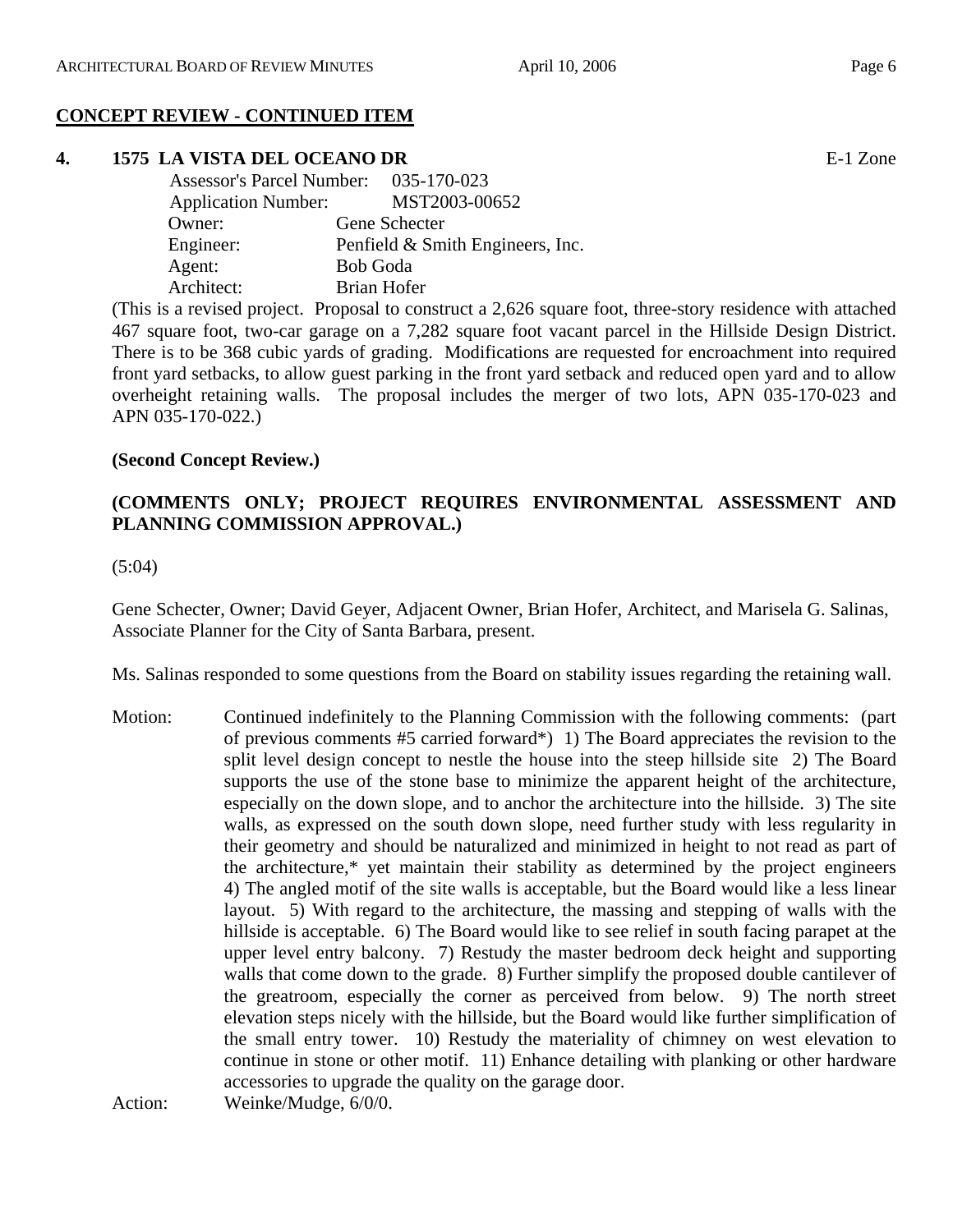# **PRELIMINARY REVIEW**

# **5. 1624 LA VISTA DEL OCEANO DR** E-1 Zone

 Assessor's Parcel Number: 035-180-083 Application Number: MST2004-00744 Owner: Bruce Schmidt Architect: Eric Swenumson

(Proposal to construct a 2,732 square foot two-story single-family residence with an attached 440 square foot two-car garage on an vacant 7,392 square foot lot located in the Hillside Design District. A Zoning Modification is requested for the garage to encroach into the setback. Project also includes 300 cubic yards of grading.)

# **(Modification approved on June 29, 2005.)**

# **(PROJECT REQUIRES NEIGHBORHOOD PRESERVATION ORDINANCE FINDINGS.)**

(5:59)

Public comment opened at 6:14 p.m. and, as no one wished to speak, closed at 6:15 p.m.

Mr. David Geyer, neighbor, chose to leave his comments unread which expressed his general his support of the project, with the only comment that drainage should be carefully considered so as not to concentrate the flow of water since the previously anticipated v-ditch at the rear of the property to protect the property below the project is not being proposed.

Eric Swenumson, Architect, Teri Green, Land-Use Planner from Green & Assoc., present.

Motion: Preliminary Approval of the project with the finding that the Neighborhood Preservation Ordinance criteria have been met as stated in Subsection 22.68.060 of the City of Santa Barbara Municipal Code, and continued indefinitely to the Consent Calendar with the following comments: 1) The Board appreciates the numerous revisions to the proposed project, and finds the overall mass, bulk, and scale to be in keeping with neighborhood. 2) The Board look forward to site work refinements to include the proposed paving materials; and the location, height and materiality on east side and west side retaining walls. 3) With regard to the architecture, the Board would like to see enhancements on north entry elevation, including thickening of the entry porch wall masses, and a restudy of the entry arches. 4) Resolve the drop-off condition adjacent to driveway at the entry court, and integrate materials used elsewhere on the building 5) The east and west elevations are greatly improved. Restudy the awnings and their location. 6) Restudy the lower deck and related trellis and stair on the downhill south elevation to present thicker wall masses. 7) Utilize stone pilasters to simplify the materiality of the lower deck. 8) Study the spans of the trellis beams and integrate intermediate posts in the appropriate locations. 9) Consider relocation or reorientation of the lower deck stairs. 10) With regard to the fireplaces and chimneys, the outside upper south deck fireplace and chimney location should be integrated into the architecture and the part of the mass of the structure. 11) The second-floor deck fireplace should be integrated into the architecture, and pushed back and reduced in height as much as possible. 12) The living room fireplace should be articulated as part of the wall mass and not isolated on the roof. 13) Study more variety and refinement in the proposed chimney caps. Action: Wienke/Mudge,  $6/0/0$ .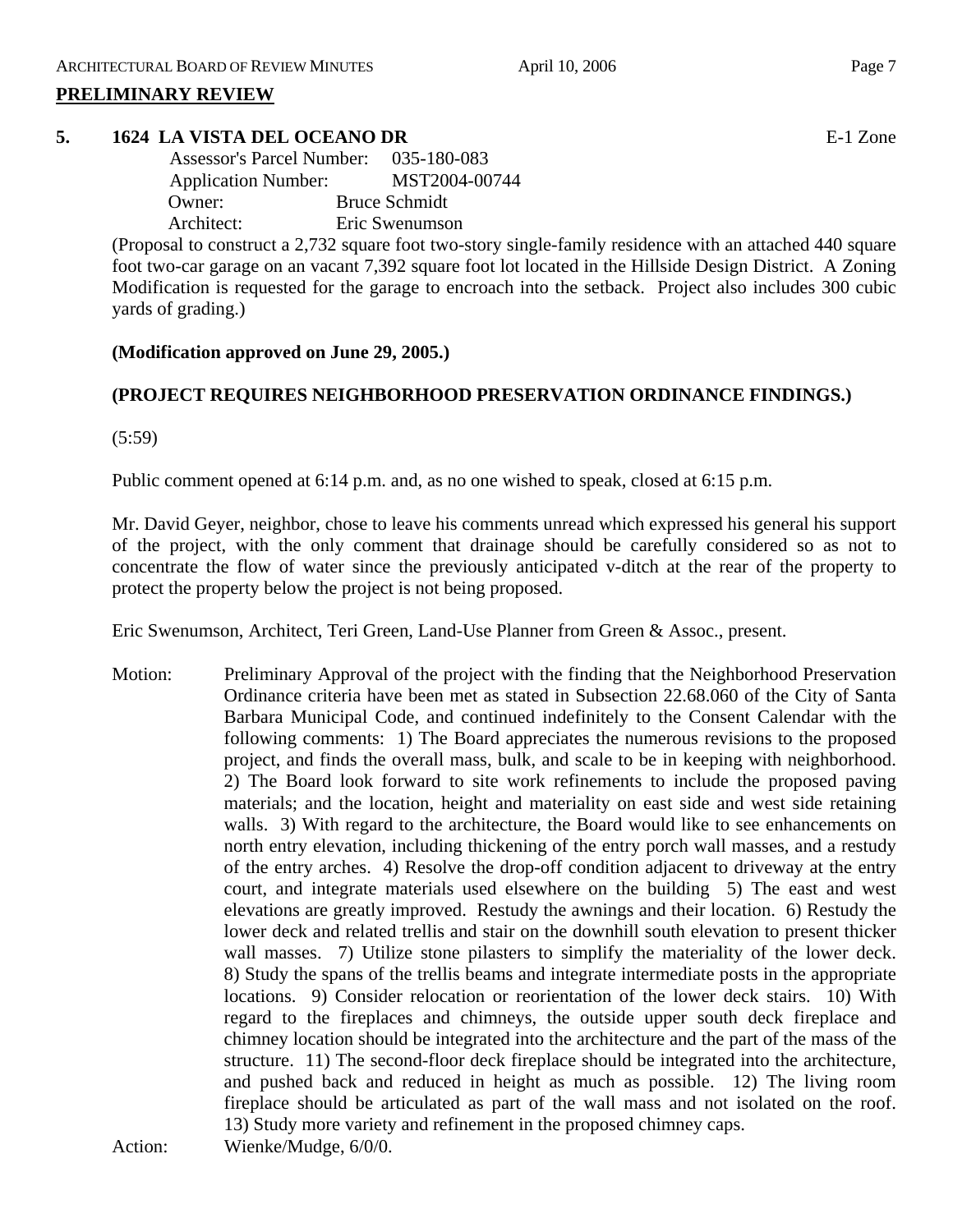#### **PRELIMINARY REVIEW**

#### **6. 826 BATH ST** R-3/R-4 Zone

 Assessor's Parcel Number: 037-041-022 Application Number: MST2004-00747 Owner: Kevin Fewell Agent: Justin Van Mullem

(Proposal to demolish an existing 1,508 square foot two-story duplex, convert an existing 1,280 square foot single-family residence to a two-story three unit condominium triplex resulting in a 1,618 square foot three-bedroom unit, and two one-bedroom units (690 square feet and 650 square feet). A two-story duplex containing a three-bedroom unit with 1,308 square feet and two-bedroom unit with 1,175 square feet is also proposed. A total of eight parking spaces are proposed within three two-car garages and two one-car garages, and a Modification to allow less than the required nine spaces is requested. The project will require grading of 300 cubic yards of cut and 300 cubic yards of fill.)

# **(PROJECT REQUIRES COMPLIANCE WITH PLANNING COMMISSION RESOLUTION NO. 067-05.)**

(6:25)

Justin Van Mullem, Agent; and Nitira Jones, for Suding Landscape Designs, present.

Public comment opened at 6:33 p.m.

Ms. Donna Mrotek, neighbor, expressed concern regarding the project's negative impact on privacy and public view issues for north side residents, parking concerns, historic integrity of the area, lack of adequate landscaping for screening purposes, and adversely affected property values. Mailed-in comments were also received from Ms. Mrotek.

Public comment closed at 6:38 p.m.

Motion: Preliminary Approval and continued indefinitely to the Consent Calendar with the following comments: 1) The Board finds the undulation on the south side of the middle building successfully breaks up the architecture and provides privacy to neighbor to the south. 2) The proposed deck railings between Units A and B on the second-floor should have a more detailed handrail as expressed on north and also replicated on the south elevation. 3) The ribbon driveway is a benefit because it adds more landscape to the project. 4) The new proposed privacy trees on the south side of the project should have root barriers due to the proximity to the neighboring property. 5) The magnolia tree at the entrance to Unit C should be reconsidered in favor of a taller and narrower plant. 6) Study adding another privacy tree on north side of the driveway opposite the northfacing deck on Unit C. 7) The proposed vines, along the walls or architecture, should be attached to the architecture so that they may propagate. 8) The applicant shall study adding a high stairwell window on the west wall of the Unit B stairway facing the street. Action: Mosel/Romano, 5/0/0.

**\*\*\*\*\*\*\*\*\*\*\*\*\*\*\*\* THE BOARD RECESSED FROM 6:56 P.M. UNTIL 7:26 P.M. \*\*\*\*\*\*\*\*\*\*\*\*\*\*\*\*\*\***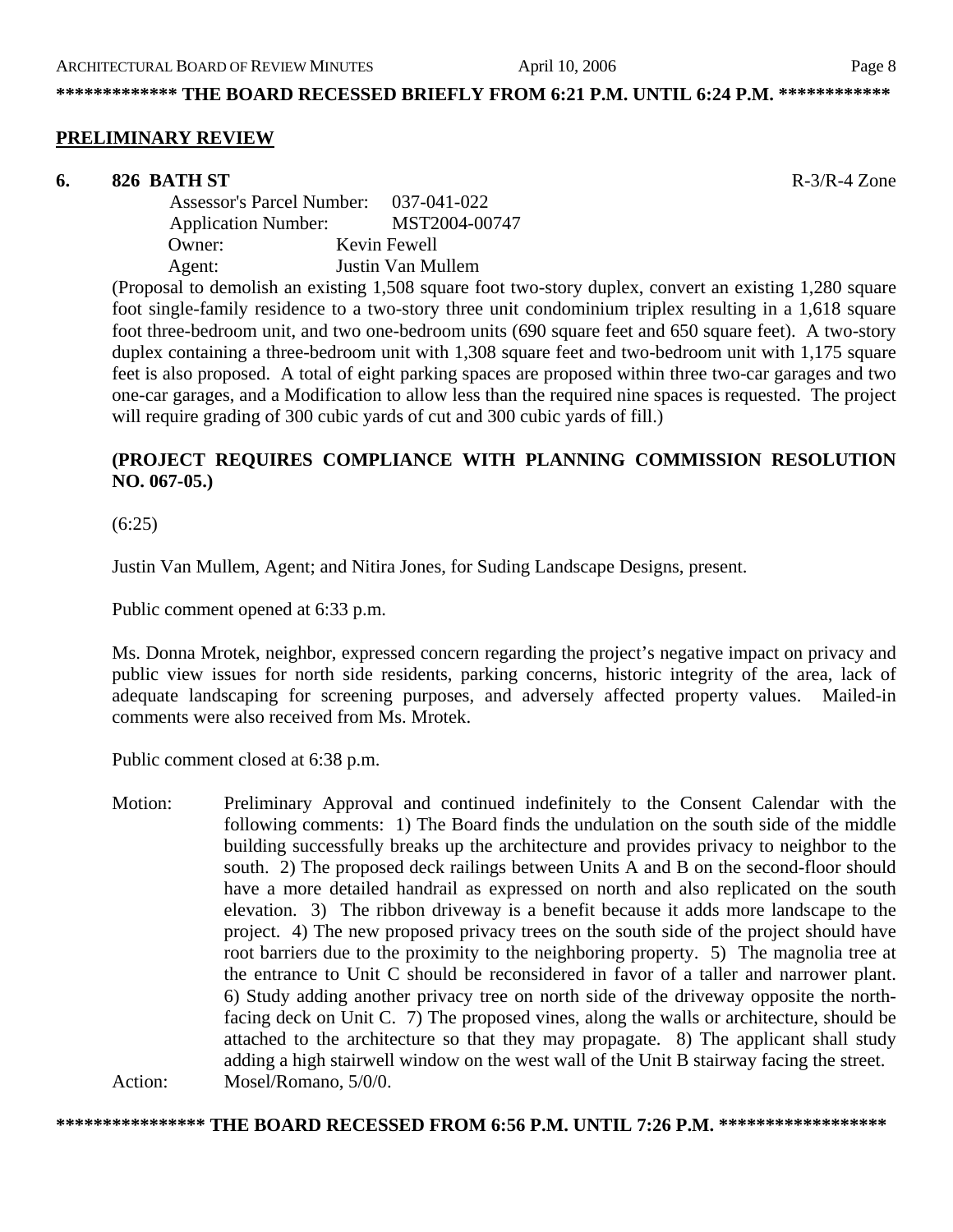#### **CONCEPT REVIEW - NEW ITEM**

#### **7. 2 SANTA CRUZ BLVD** E-3/SD-3 Zone

 Assessor's Parcel Number: 045-185-009 Application Number: MST2004-00232 Owner: Hoffmann Family Trust Architect: Chris Dentzel

(Proposal for a 838 square foot second-story addition to an existing 1,560 square foot single-family residence with a 391 square foot detached garage.)

# **(PROJECT REQUIRES COMPLIANCE WITH PLANNING COMMISSION RESOLUTION NO. 013-06.)**

(7:27)

Chris Dentzel, Architect; David Lack, General Contractor; Tom Hoffmann, Owner, present.

Public comment opened at 7:32 p.m. and, as no one wished to speak at that time, closed at 7:33 p.m.

Public comment re-opened again at 7:44 p.m.

Mr. Dennis Gaon, neighbor, expressed his general support of the project, and provided some clarification on some landscaping issues in relation to his own public view.

Public comment closed again at 7:45 p.m.

Ms. Brodison advised the applicant to consider contacting the City Arborist as soon as possible if he were considering planting or removing any trees in the right-of-way, front yard setback or parkway.

Motion: Preliminary Approval with the finding that the Neighborhood Preservation Ordinance criteria have been met as stated in Subsection 22.68.060 of the City of Santa Barbara Municipal Code, and continued indefinitely to the Consent Calendar with the following conditions: 1) The architecture and details are well articulated with NPO findings. 2) Eliminate the canary island palm at driveway entry. 3) Any further decisions regarding street trees will be determined by the City Arborist. 4) The applicant should research with adjacent neighbors for a possible location for a replacement canopy tree. Action: Wienke/Romano, 5/0/0.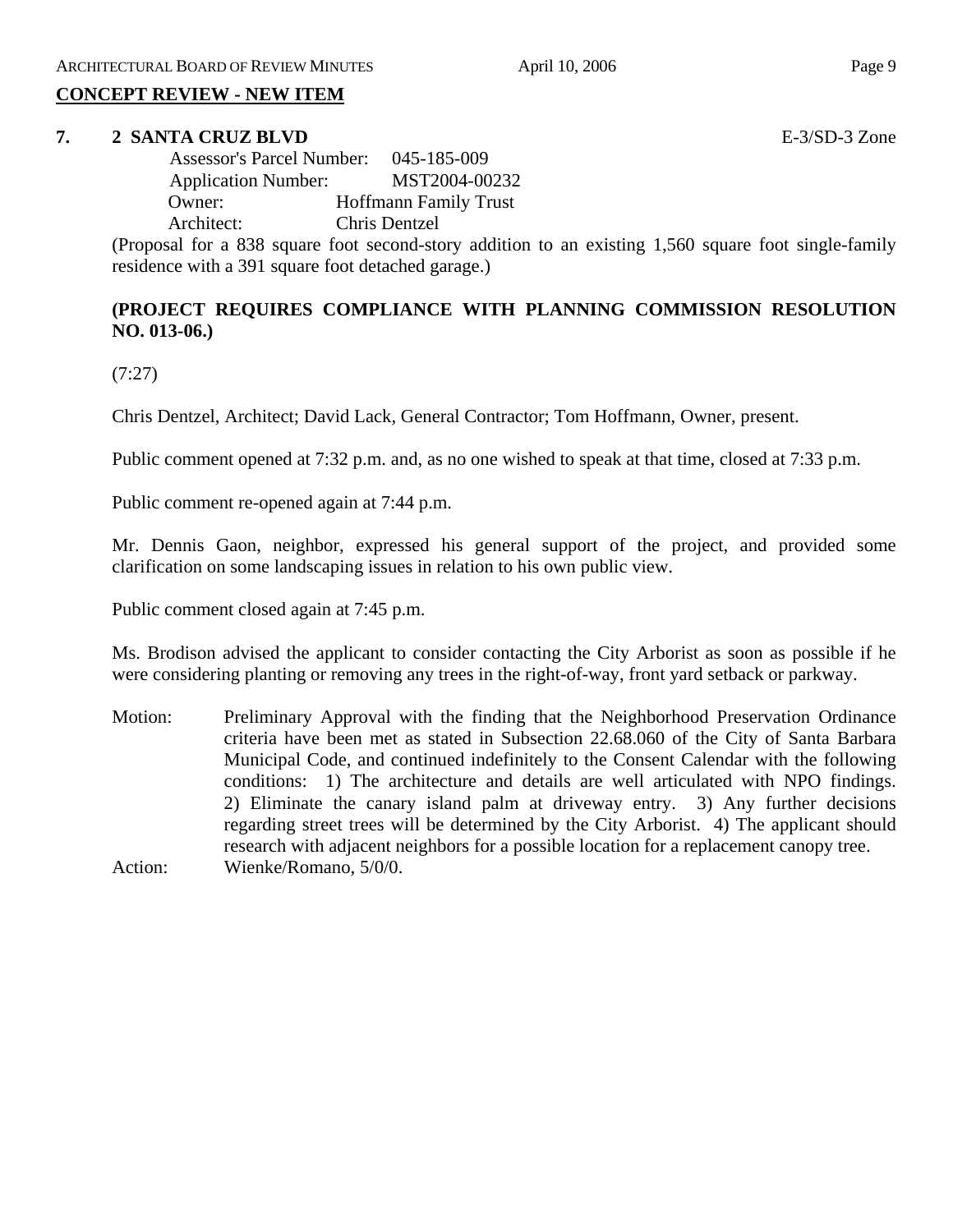# **CONCEPT REVIEW - NEW ITEM: PUBLIC HEARING**

#### **8. 318 W FIGUEROA ST** R-4 Zone

| <b>Assessor's Parcel Number:</b> | 039-212-025       |
|----------------------------------|-------------------|
| <b>Application Number:</b>       | MST2006-00150     |
| Owner:                           | John H. Kingsbury |
| Architect:                       | Rex Ruskauff      |

(Proposal for a triplex residential complex which will add two two-story units to an existing 1,168 square foot, one-story single-family residence. The new units will be approximately 927 square feet each and the proposal includes three garage spaces and three uncovered parking spaces on the 7,521 square foot lot.)

# **(COMMENTS ONLY; PROJECT REQUIRES ENVIRONMENTAL ASSESSMENT.)**

(7:49)

Rex Ruskauff, Architect, present.

Public comment opened at 7:59 p.m.

Mailed-in comments received from Ms. Helen Christ, neighbor, were read into the minutes by Chair Bartlett. Ms. Christ expressed concern regarding the proposed additional parking area, the uncovered parking stalls, and the increase in vehicle traffic with regard to the alley behind the proposed project adjacent to the apartment complex which she owns.

Public comment closed at 8:00 p.m.

Motion: Continued indefinitely to the Full Board with the following comments: 1) The project is ready for Preliminary Approval. 2) The proposed circulation for vehicles utilizes minimal on-site space for the rear parking area. 3) The Board looks forward to enhanced paving for the rear motor court, and to further increase landscape opportunities upon review with the Transportation Division. 4) The Board suggests further site development for pedestrian circulation, such as sidewalks, patios, private use areas, trash enclosures, and other amenities depicted on the current plan. 5) The architecture is in keeping with design style of original house; however, study replicating some of the more prominent features, such as corner window details and window trim details. 6) The Board expects to see more restoration effort on the original house with the raised porch area to replicate the original design. 7) The raised floor and the taller plate heights of the original structure diminish the affect of the proposed second-floor units as viewed from Figueroa Street. 8) The colors and materials should match those found on the front house. 9) The Board appreciates the use of the carriage style garage doors. 10) The applicant shall restudy the posts for the constricted pedestrian entrance for the rear-most unit relative to the vehicular circulation. 11) The Board looks forward to a landscape plan when the project returns.

Action: Wienke/Mudge, 5/0/0.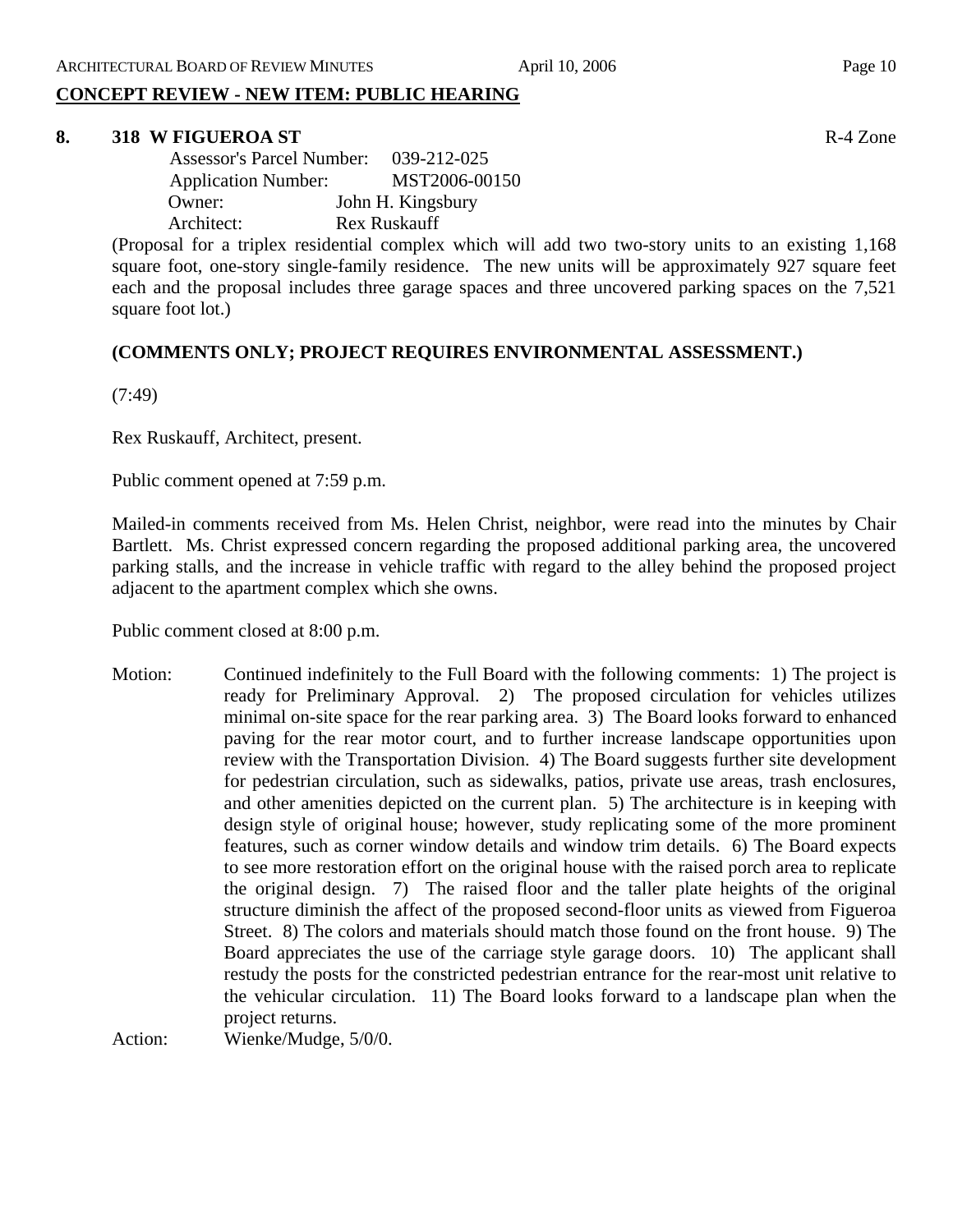# **CONCEPT REVIEW - NEW ITEM: PUBLIC HEARING**

# **9. 1916 CHINO ST** R-2 Zone

| <b>Assessor's Parcel Number:</b> | 043-122-022      |
|----------------------------------|------------------|
| <b>Application Number:</b>       | MST2005-00566    |
| Owner:                           | Angelo Salvucci  |
| Applicant:                       | Susan McLaughlin |
| Architect:                       | David Winitzky   |
| Agent:                           | Don Elconin      |

(Proposal for condominium conversion of a one-story, 890 square foot, single-family residence and a two-story duplex with two 949 square foot units. The existing two-car carport will be demolished and a new two-car carport and an additional storage area will be constructed. The project will have three covered and three uncovered parking spaces, new pedestrian walkways, and additional hardscape for uncovered parking spaces.)

# **(COMMENTS ONLY; PROJECT REQUIRES ENVIRONMENTAL ASSESSMENT AND STAFF HEARING OFFICER APPROVAL FOR A TENTATIVE SUBDIVISION MAP FOR A CONDOMINIUM CONVERSION.)**

(8:16)

Susan McLauglin, representing the applicant; David Winitzky & Michael Schubach, Architects; and Don Elconin, Agent, present.

Public comment opened at 8:27 p.m. and, as no one wished to speak, closed at 8:28 p.m.

Motion: Continued three weeks to the Full Board with the following comment for the applicant to restudy the circulation and consider reconfiguring the parking to minimize on-site paving and to take advantage of the paved easement on the neighbor's property. Action: Mudge/Mosel,  $4/0/0$  (Romano stepped down).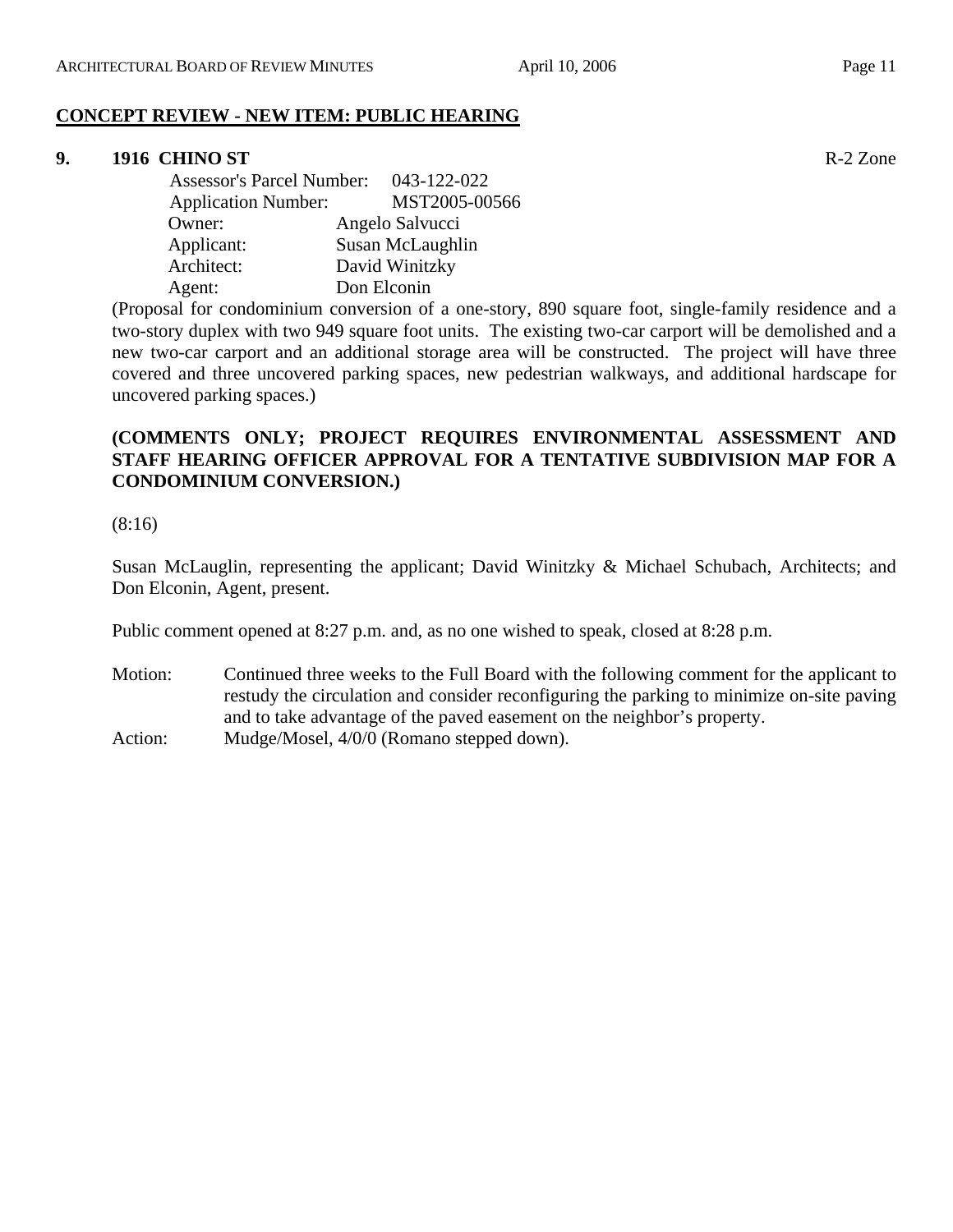# **CONCEPT REVIEW - NEW ITEM: PUBLIC HEARING**

# **10. 2020 EL CAMINO DE LA LUZ** E-3/SD-3 Zone

| <b>Assessor's Parcel Number:</b> | 045-100-005        |
|----------------------------------|--------------------|
| <b>Application Number:</b>       | MST2006-00159      |
| Owner:                           | John L. Ruiz       |
| Designer:                        | <b>Jason Grant</b> |

(Proposal for a 1,590 square foot two-story addition to an existing 1,460 square foot single-story, single-family residence with detached two-car garage. The proposal includes a new 839 square foot second-story and a 751 square foot first-floor addition. The project is located on a 14,000 square foot lot in the Appealable Jurisdiction of the Coastal Zone and requires Planning Commission approval for a Coastal Development Permit.)

# **(COMMENTS ONLY; PROJECT REQUIRES ENVIRONMENTAL ASSESSMENT AND PLANNING COMMISSION APPROVAL FOR NEIGHBORHOOD PRESERVATION ORDINANCE FINDINGS AND A COASTAL DEVELOPMENT PERMIT.)**

(8:50)

Jason Grant, Designer & Agent for the Owner, present.

Public comment opened at 8:54 p.m.

Mr. Michael Riley, neighbor, expressed concern regarding the proposed project's potential negative impact on privacy issues.

Mark DePledge, neighbor, expressed appreciation for the aesthetics of the project, however he still had some concerns regarding the proposed project's negative impact on public view issues in the area, and had some suggestions on false balconies to help maintain privacy issues.

Emailed comments received from Carol and Harry Bowie, neighbors, were read into the minutes by Chair Bartlett. Mr. and Mrs. Bowie expressed concern regarding the size and location of the proposed addition, specifically the second-story's negative impact on their privacy, public view, and sunlight. If the second story is approved, they request that no windows, balconies, or decks be built on the north side of their home.

Public comment closed at 9:00 p.m.

Motion: Continued indefinitely to the Planning Commission with the following comments: 1) The two-story addition is well conceived since it is set behind the original structure and deeply internal to the site. 2) The architectural design is handsome in appearance and integrates well with the existing residences. 3) The second-story balcony is well located since it overlooks the public street and observes privacy of neighbors. 4) Privacy issues regarding the proposed second-story windows are a concern, especially on the east and west elevations, and therefore the Board requests the applicant provide panoramic photo documentation from the second-story level showing the views of the adjoining yards. 5) The use of the ribbon driveway and maintaining the courtyard and the landscaping at the front of the original residence is appreciated by the Board. 6) The Board looks forward to high quality detailing when the applicant returns. 7) Resolve on the conflict between the existing chimney and the second-story addition in terms with its location and height as currently depicted on the plans.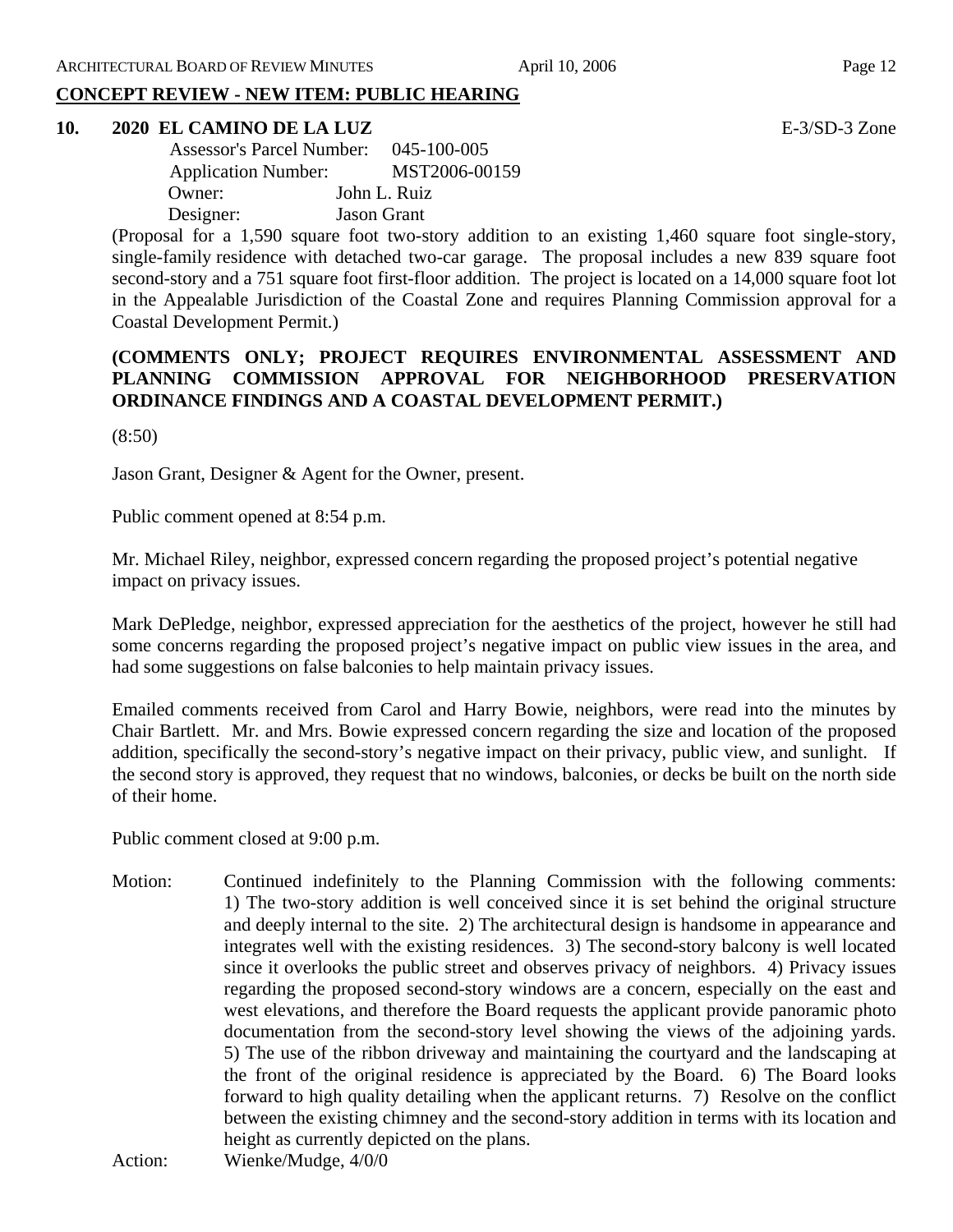# **CONSENT CALENDAR**

# **REVIEW AFTER FINAL**

# **A. 925 ROBLE LN** E-1 Zone

Assessor's Parcel Number: 019-252-005 Application Number: MST2004-00525 Owner: Thompson Ranch Sub-Trust B-2 Applicant: Karl Eberhard

(Proposal to add new 740 square foot deck on the first-floor and a new railing at the existing second-floor deck at rear of single-family residence.)

# **(Review After Final for change to handrail from 2 x 2 picket to cable system and change columns from stone veneer to stucco.)**

Final Approval as submitted of the Review After Final.

# **REVIEW AFTER FINAL**

# **B. 1147 HARBOR HILLS DR** E-1 Zone

| 035-314-003<br><b>Assessor's Parcel Number:</b> |
|-------------------------------------------------|
| MST2005-00629                                   |
| Long Family Trust 7/16/99                       |
| Bill Wolf                                       |
|                                                 |

(Change garage door location from side to front facing street and new landscape fountain. New door will be in front yard setback.)

# **(Review After Final for the addition of one new window instead of the previously approved two windows in the garage and to change dining room windows to new French doors.)**

# **(PROJECT REQUIRES NEIGHBORHOOD PRESERVATION ORDINANCE FINDINGS.)**

Final Approval as submitted of the Review After Final with the finding that the Neighborhood Preservation Ordinance criteria have been met as stated in Subsection 22.68.060 of the City of Santa Barbara Municipal Code.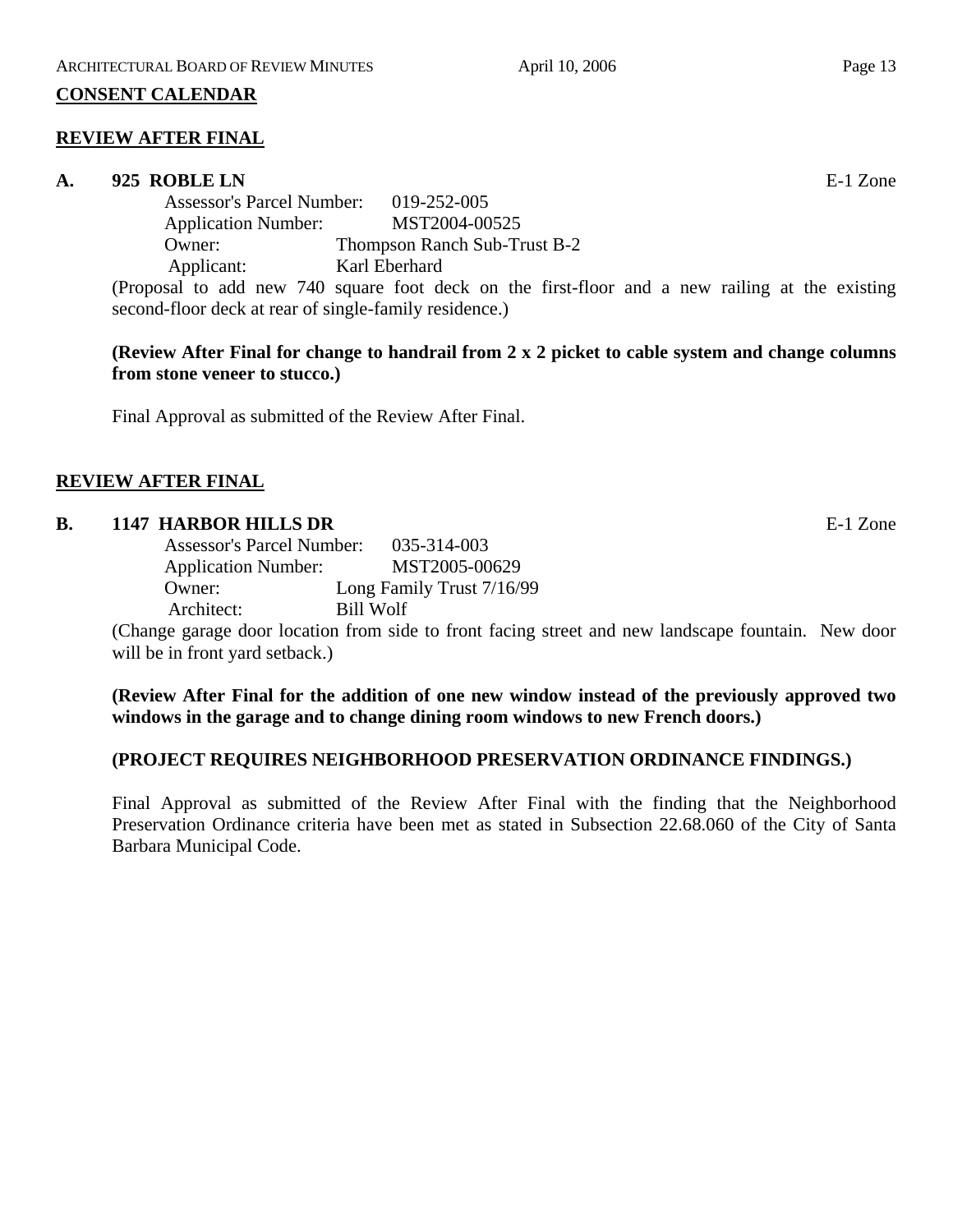#### **REFERRED BY FULL BOARD**

#### **C. 2295 LAS TUNAS RD** A-1 Zone

| <b>Assessor's Parcel Number:</b> | 019-162-005        |
|----------------------------------|--------------------|
| <b>Application Number:</b>       | MST2006-00018      |
| Owner:                           | Brad & Rob Merritt |
| Architect:                       | Vadim Hsu          |
| Applicant:                       | Glen Cerny         |

(Proposal for a 395 square foot addition, conversion of the existing 383 square foot garage to habitable space and a new 426 square foot detached garage to an existing 1,699 square foot single-family residence on a 15,195 square foot lot in the Hillside Design District. The proposal includes approximately 975 square feet of new patio area and proposed grading is 70 cubic yards.)

#### **(Preliminary Approval is requested.)**

# **(PROJECT REQUIRES NEIGHBORHOOD PRESERVATION ORDINANCE FINDINGS.)**

Final Approval as submitted of the project with the finding that the Neighborhood Preservation Ordinance criteria have been met as stated in Subsection 22.68.060 of the City of Santa Barbara Municipal Code.

#### **FINAL REVIEW**

#### **D. 3735 STATE ST** C-P/SD-2 Zone

| <b>Assessor's Parcel Number:</b>     | 051-590-033                     |
|--------------------------------------|---------------------------------|
| <b>Application Number:</b>           | MST2006-00163                   |
| <b>Business Name:</b>                | <b>Educated Car Wash</b>        |
| Owner:                               | <b>Wasem Family Partnership</b> |
| Architect:                           | Doug Reeves                     |
| $\sqrt{D}$ 1. $\sqrt{2}$ 11. 11. 11. |                                 |

(Proposal to construct a parapet wall to resemble a mansard roof and hide all roof top equipment.)

#### **(Final Approval is requested.)**

Final Approval as submitted.

# **CONTINUED ITEM**

#### **E. 120 S HOPE AVE F-27** C-2/SD-2 Zone

| <b>Assessor's Parcel Number:</b> | 051-010-014               |
|----------------------------------|---------------------------|
| <b>Application Number:</b>       | MST2006-00161             |
| Owner:                           | Macerich La Cumbre, LLC   |
| Applicant:                       | The Conceptual Motion Co. |
| Designer:                        | <b>WD</b> Partners        |

(Proposal to change the exterior facade of an existing building in the La Cumbre Mall from a restaurant use to a retail use and to construct two new awnings on the building.)

# **(Final Approval is requested.)**

Continued indefinitely at the applicant's request.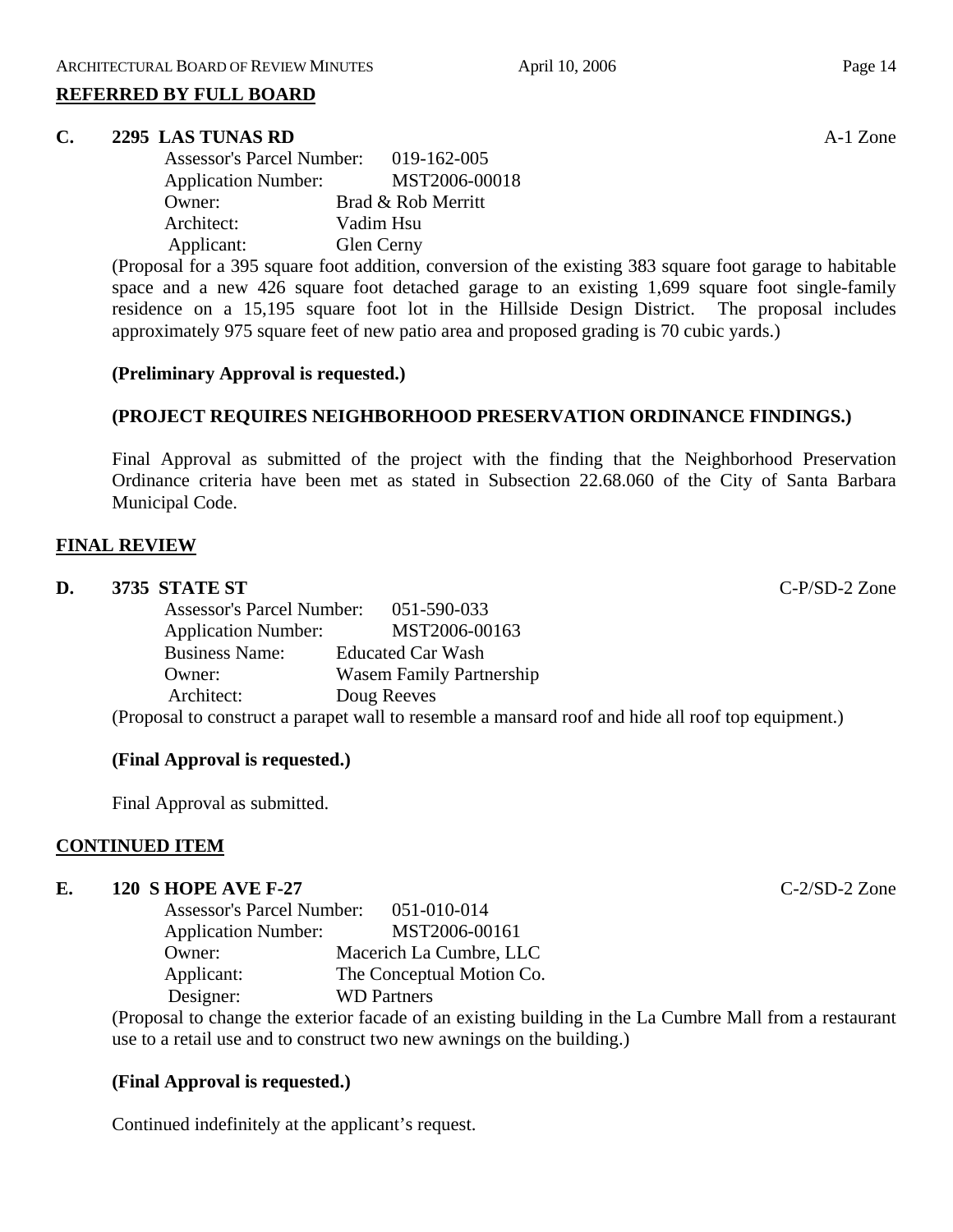# **CONTINUED ITEM**

# **F. 432 E HALEY ST** C-M Zone

| <b>Assessor's Parcel Number:</b> | 031-283-010                 |
|----------------------------------|-----------------------------|
| <b>Application Number:</b>       | MST2005-00809               |
| Owner:                           | Francisco & Eugenia Andrade |
| Architect:                       | Jose Esparza                |
|                                  |                             |

(Minor exterior changes to an existing restaurant consisting of the relocation of an exit door and the replacement of two exterior windows at the Las Conchas Restaurant.)

# **(Final Approval is requested.)**

Final Approval as noted with comments that the applicant shall re-use the existing 12-panel door with colors to match the existing door, and window colors to match door colors.

# **REFERRED BY FULL BOARD**

# **G.** 812 LARGURA PL **A-1** Zone

| <b>Assessor's Parcel Number:</b> | 029-110-034          |
|----------------------------------|----------------------|
| <b>Application Number:</b>       | MST2005-00692        |
| Owner:                           | Elizabeth Vos        |
| Architect:                       | Armando Arias        |
| Contractor:                      | Del Mar Construction |

(This is new application. A previous application was denied under MST2004-00783 and the project scope has been reduced. Proposal to construct a 889 square foot addition on three levels to the rear of an existing 1,584 square foot two-story residence on a 46,809 square foot lot located in the Hillside Design District. The proposal includes the removal of a large deck at the southwest corner of the house and the construction of 120 square feet of new decks.)

# **(In-Progress Review is requested.)**

Referred to Full Board.

(3:16)

Elizabeth Vos, Owner; Armando Arias, Architect; Mike and Linda Cahill, Interested Party; and Tony Fisher, Interested Party, present.

Motion: Continued indefinitely to the Consent Calendar with the following comments: 1) The Board upholds the preliminary approval conditions. 2) Increase the height and thickness of the stone privacy wall on the west side of the lower deck. 3) Increase the landscaping privacy along the west side by an increase in the number of shrubs to five or six in number. 5) Choose a larger plant species and a mix of at least three 24-inch landscaping boxes and several 15 gallon containers. 6) Return with a landscape plan which includes plantings that will cover the overland pipe. 7) Include a note on plans that the screening shrubs will be located with the mutual agreement of the adjacent neighbors. Action: Sherry/Mudge,  $6/0/0$ .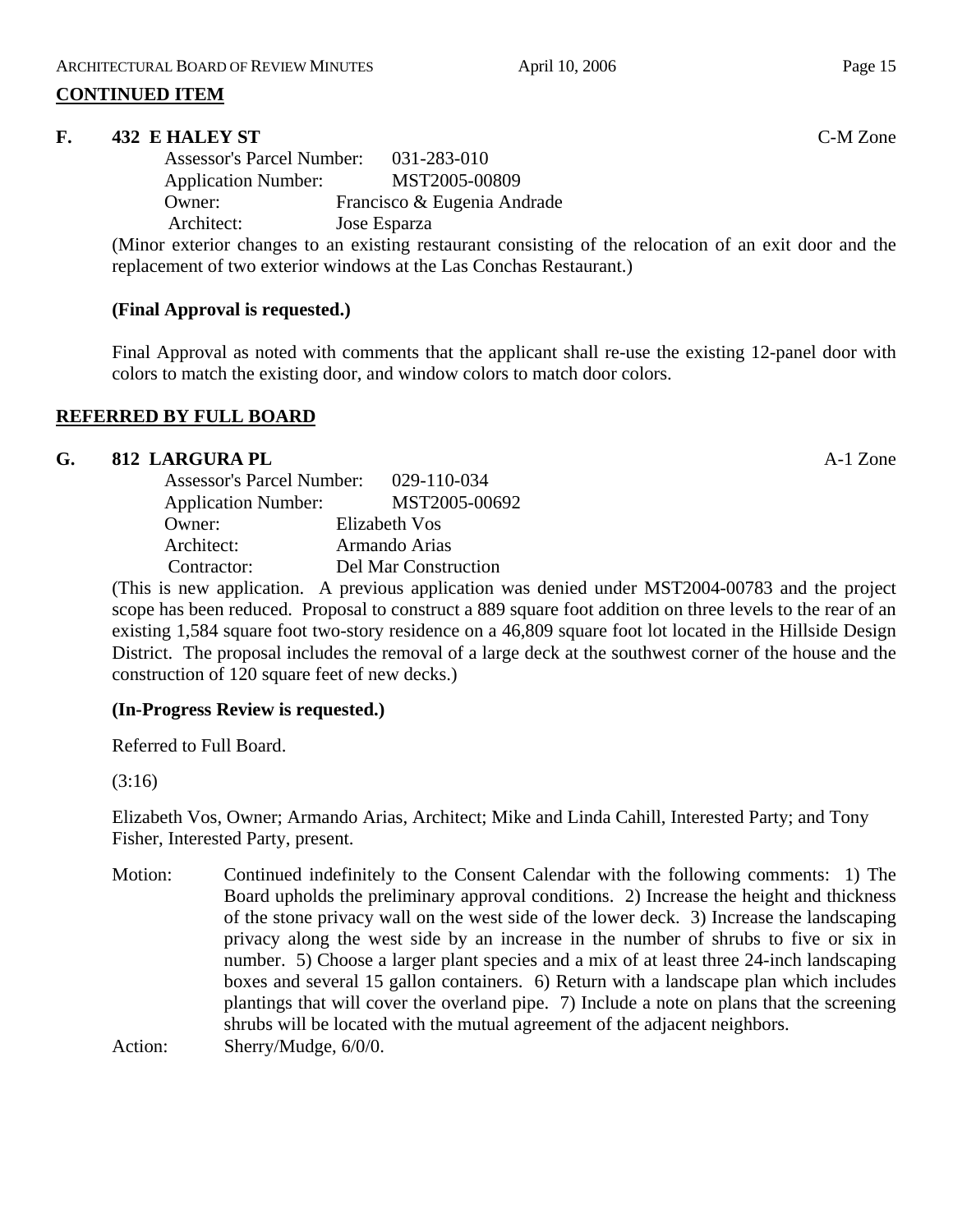# **NEW ITEM**

# **H. 1573 FRANCESCHI RD** A-1 Zone

| Assessor's Parcel Number: 019-101-013 |                                    |
|---------------------------------------|------------------------------------|
| <b>Application Number:</b>            | MST2006-00184                      |
| Owner:                                | <b>Jach Pursel Community Trust</b> |
| Owner:                                | Dominguez-Pursel                   |
| Architect:                            | <b>Jason Grant</b>                 |
| Contractor:                           | <b>Allen Associates</b>            |

(Proposal to remove an existing masonry fireplace, construct a new masonry fireplace and flue, remove two existing windows and install a pair of new French doors, and add three new windows, all on a 16,453 square foot parcel located in the Hillside Design District.)

# **(COMMENTS ONLY; PROJECT REQUIRES ENVIRONMENTAL ASSESSMENT AND NEIGHBORHOOD PRESERVATION ORDINANCE FINDINGS.)**

Final Approval of the project with the finding that the Neighborhood Preservation Ordinance criteria have been met as stated in Subsection 22.68.060 of the City of Santa Barbara Municipal Code.

# **NEW ITEM**

# **I. 1435 CLIFF DR** E-3/SD-3 Zone

Assessor's Parcel Number: 045-032-019 Application Number: MST2006-00174 Owner: Free Metho of Santa Barbara Architect: Gregory Jenkins

(Proposal for changes to the sanctuary building of a church complex including a new 245 square foot veranda on the second-story at the interior of the complex and a 720 square foot interior remodel for the Free Methodist Church on a 1.4 acre lot in the non-appealable area of the Coastal Zone.)

# **(PROJECT REQUIRES ENVIRONMENTAL ASSESSMENT.)**

PreliminaryApproval as submitted.

# **NEW ITEM**

# **J. 402 E GUTIERREZ ST** M-1 Zone

Assessor's Parcel Number: 031-343-009 Application Number: MST2006-00179 Owner: Laguna Industrial Partners Architect: Douglas Keep

(Proposal to demolish the existing non-bearing walls at front of building, add a new entry to the north side of the building including new roof area and reconfigure the entry to its original condition, new landscaping and new CMU plaster wall for parking on the north side of the building all on a 3.71 acre lot.)

# **(COMMENTS ONLY; PROJECT REQUIRES ENVIRONMENTAL ASSESSMENT AND APPROVAL FOR A VARIANCE FROM THE GUTIERREZ STREET SETBACK.)**

Continued indefinitely with comment that the project is ready for Preliminary Approval.